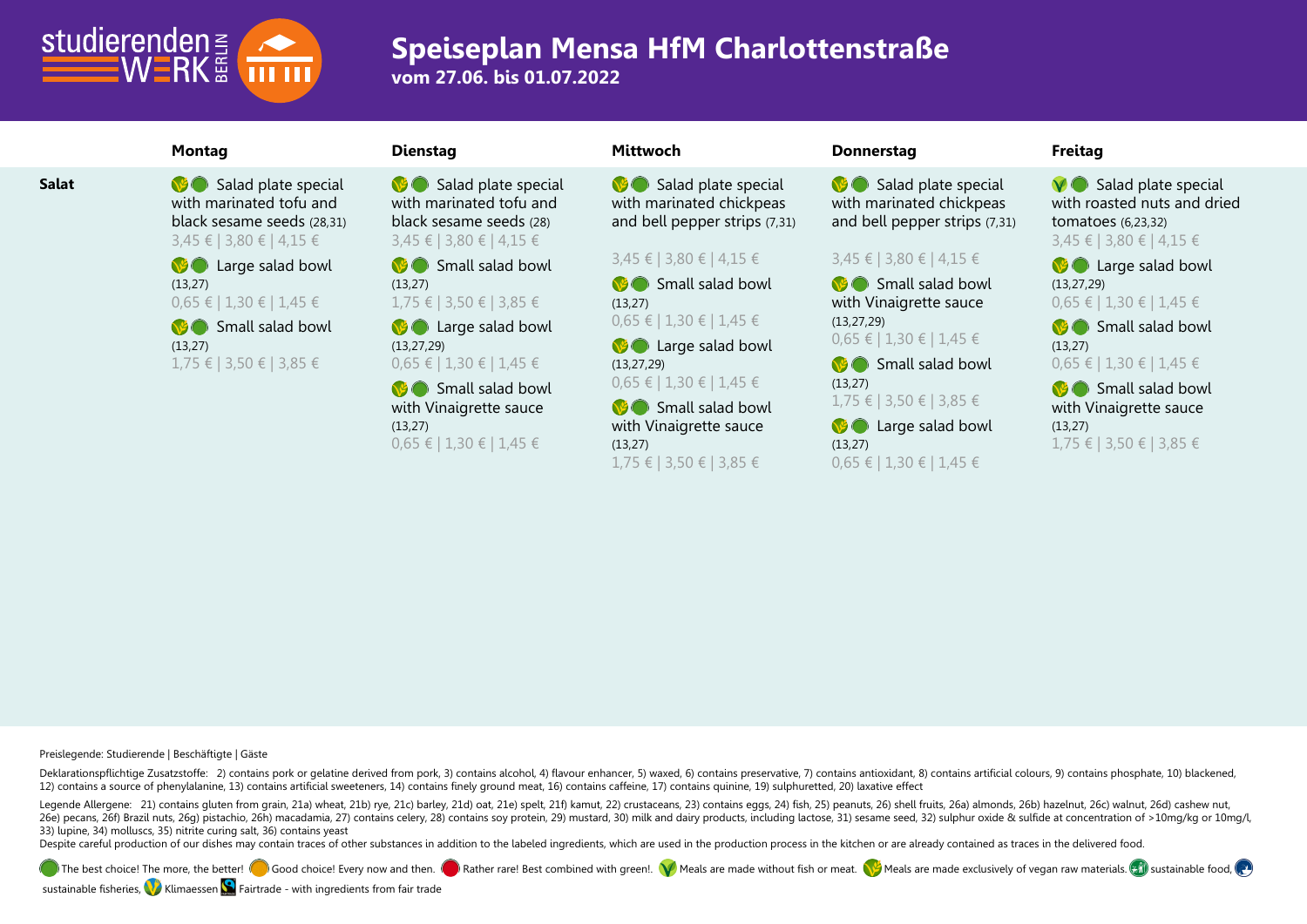

**vom 27.06. bis 01.07.2022**

|                  | <b>Montag</b>                                                                                                                                    | <b>Dienstag</b>                                                                                                                                                                     | Mittwoch                                                                                                                                                   | <b>Donnerstag</b>                                                                                                                                    | <b>Freitag</b>                                                                                                                                                                                                                                                      |
|------------------|--------------------------------------------------------------------------------------------------------------------------------------------------|-------------------------------------------------------------------------------------------------------------------------------------------------------------------------------------|------------------------------------------------------------------------------------------------------------------------------------------------------------|------------------------------------------------------------------------------------------------------------------------------------------------------|---------------------------------------------------------------------------------------------------------------------------------------------------------------------------------------------------------------------------------------------------------------------|
| <b>Vorspeise</b> | <b>S</b> Fragrant rice and red<br>bean bowl with soy sauce<br>dressing and toasted se-<br>same seeds (6,7,28,31)<br>$3,45 \in$   3,80 €   4,15 € | <b>S</b> Fragrant rice and red<br>bean bowl with soy sauce<br>dressing and toasted se-<br>same seeds (6,7,28,31)<br>$3,45 \in$   3,80 €   4,15 €                                    | Bulgur red lentil<br><b>NSO</b><br>bowl with tomato lemon<br>dressing and olives (7,8,<br>10,21a)<br>3,45 €   3,80 €   4,15 €                              | Bulgur red lentil<br><b>VSO</b><br>bowl with tomato lemon<br>dressing and olives (7,8,<br>10,21a)<br>$3,45 \notin$   3,80 €   4,15 €                 | COLD Chickpea bul-<br>gur bowl with sesame le-<br>mon dressing and olives<br>(6,7,8,10,21a,28,31)<br>$3,45 \in$   3,80 €   4,15 €<br><b>O</b> Chickpea bulgur<br>bowl with sesame lemon<br>dressing and olives (6,7,8,<br>10,21a,28,31)<br>3,45 €   3,80 €   4,15 € |
| <b>Dressing</b>  | American dressing<br>NY C<br>(7, 28, 29)<br>therb dressing (7,28)<br>Vinaigrette sauce (29)                                                      | Vinaigrette sauce<br>$\mathcal{P}(\cdot)$<br>(7, 28, 29)<br>American dressing<br><b>VSC</b><br>(7, 28)<br>herb dressing (7,28,<br><b>VSC</b><br>29)<br>French dressing (29)<br>NS ( | American dressing<br>NS (D)<br>(7, 28, 29)<br>Vinaigrette sauce<br><b>VSO</b><br>(7, 28, 29)<br>herb dressing (29)<br><b>NSC</b><br>French dressing (7,28) | herb dressing (7,28,<br>NS (<br>29)<br>American dressing<br>NS (<br>(7, 28, 29)<br>French dressing (7,28)<br>$\rightarrow$<br>Vinaigrette sauce (29) | $\bullet$ herb dressing $(7,28)$<br><b>M</b> American dressing<br>(7, 28, 29)<br>Vinaigrette sauce<br>VO.<br>(7, 28, 29)<br><b>C</b> French dressing (29)                                                                                                           |
| <b>Suppe</b>     | <b>O</b> Leek cream soup<br>with apples $(7, 28, 36)$<br>$0,60 \in 1,20 \in 1,30 \in$                                                            | Idian chickpea soup<br><b>VO</b><br>(7, 36, 29)<br>$0,60 \in   1,20 \in   1,30 \in$                                                                                                 | Tomato cream soup<br>N<br>with basil $(7,36)$<br>$0,60 \in 1,20 \in 1,30 \in$                                                                              | Clear onion soup (36)<br><b>NSO</b><br>$0,60 \in 1,20 \in 1,30 \in$                                                                                  | <b>C</b> Curry and banana<br>SOUP (7,26a,36)<br>$0,60 \in   1,20 \in   1,30 \in$                                                                                                                                                                                    |

**Preislegende: Studierende | Beschäftigte | Gäste**

Deklarationspflichtige Zusatzstoffe: 2) contains pork or gelatine derived from pork, 3) contains alcohol, 4) flavour enhancer, 5) waxed, 6) contains preservative, 7) contains antioxidant, 8) contains artificial colours, 9) 12) contains a source of phenylalanine, 13) contains artificial sweeteners, 14) contains finely ground meat, 16) contains caffeine, 17) contains quinine, 19) sulphuretted, 20) laxative effect

Legende Allergene: 21) contains gluten from grain, 21a) wheat, 21b) rye, 21c) barley, 21d) oat, 21e) spelt, 21f) kamut, 22) crustaceans, 23) contains eggs, 24) fish, 25) peanuts, 26) shell fruits, 26a) almonds, 26b) hazeln 260 Decans, 260 Brazil nuts, 260 Distachio, 26th macadamia, 27) contains celery, 28) contains soy protein, 29) mustard, 30) milk and dairy products, including lactose, 31) sesame seed, 32) sulphur oxide & sulfide at concen 33) lupine, 34) molluscs, 35) nitrite curing salt, 36) contains yeast

Despite careful production of our dishes may contain traces of other substances in addition to the labeled ingredients, which are used in the production process in the kitchen or are already contained as traces in the deli

The best choice! The more, the better! Good choice! Every now and then. Best combined with green!. Meals are made without fish or meat. Meals are made exclusively of vegan raw materials. Sustainable food,

sustainable fisheries, Klimaessen **S** Fairtrade - with ingredients from fair trade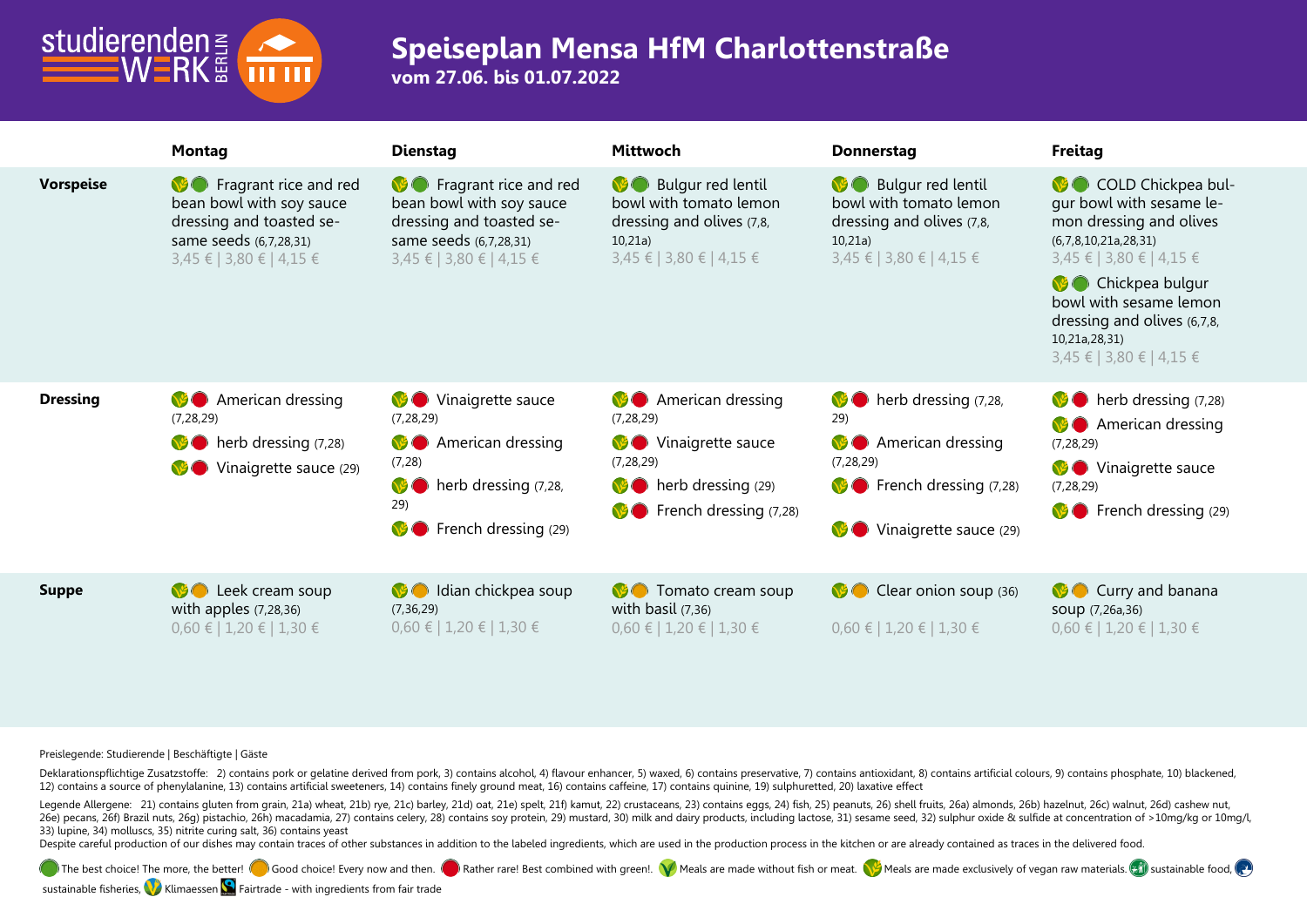

**vom 27.06. bis 01.07.2022**

|                | <b>Montag</b>                                                                                                                                                                                                                 | <b>Dienstag</b>                                                                                                                                                                                                                                                                                                          | Mittwoch                                                                                                                                                                                                                | <b>Donnerstag</b>                                                                                                                                                                                         | <b>Freitag</b>                                                                                                                                                                                                           |
|----------------|-------------------------------------------------------------------------------------------------------------------------------------------------------------------------------------------------------------------------------|--------------------------------------------------------------------------------------------------------------------------------------------------------------------------------------------------------------------------------------------------------------------------------------------------------------------------|-------------------------------------------------------------------------------------------------------------------------------------------------------------------------------------------------------------------------|-----------------------------------------------------------------------------------------------------------------------------------------------------------------------------------------------------------|--------------------------------------------------------------------------------------------------------------------------------------------------------------------------------------------------------------------------|
| <b>Aktion</b>  |                                                                                                                                                                                                                               | <b>V</b> Pizza Margherita<br>(21a, 30, 36)<br>4,95 €   5,45 €   5,95 €<br>Sliced beef with se-<br>same, leeks, cabbage, and<br>Chinese noodles (21a,28,<br>31,36<br>5,95 €   6,55 €   7,15 €<br>COLD Sliced beef with<br>sesame, leeks, cabbage,<br>and Chinese noodles<br>(21a, 28, 31, 36)<br>5,95 €   6,55 €   7,15 € | V Sweet potato<br>amaranth burger with cu-<br>cumber cream (21a, 27, 28,<br>30, 31, 36)<br>5,95 €   6,55 €   7,15 €<br>$\vee$ Pizza with mush-<br>rooms and red onions<br>(21a, 30, 36)<br>$4,95 \in$   5,45 €   5,95 € | ● Tarte flambée with ba-<br>CON (2,6,7,21a,30,36)<br>4,95 €   5,45 €   5,95 €<br>Nasi Goreng with<br>turkey and rice (2,6,28)<br>5,95 €   6,55 €   7,15 €                                                 |                                                                                                                                                                                                                          |
| <b>Dessert</b> | <b>V</b> Raspberry coconut<br>curd (7,30)<br>$0,70 \in   1,40 \in   1,55 \in$<br>$\vee$ cranbeerys yoghurt<br>(30)<br>$0,70 \in   1,40 \in   1,55 \in$<br>Peach melba pudd-<br>ing $(28)$<br>$0,70 \in   1,40 \in   1,55 \in$ | $\nabla$ Pineapple curd $(7, 7)$<br>21e, 30)<br>$0,70 \in   1,40 \in   1,55 \in$<br>$\vee$ Spelt yoghurt with<br>cherries (30)<br>$0,70 \in   1,40 \in   1,55 \in$<br><b>M</b> Almond pudding<br>(26a, 28)<br>$0,70 \in   1,40 \in   1,55 \in$                                                                           | $\vee$ Stracciatella yogurt<br>(21e, 30)<br>$0,70 \in   1,40 \in   1,55 \in$<br>$\vee$ Peach and green<br>seed curd (30)<br>$0,70 \in$   1,40 €   1,55 €<br>Caramel Pudding (28)<br>$0,70 \in   1,40 \in   1,55 \in$    | V Blueberry yoghurt<br>(26a, 30)<br>$0,70 \in   1,40 \in   1,55 \in$<br>$\vee$ Rhubarb curd (30)<br>$0,70 \in   1,40 \in   1,55 \in$<br><b>C</b> Lemon pudding (8,28)<br>$0,70 \in   1,40 \in   1,55 \in$ | $\vee$ Apple-green spelt yo-<br>qurt (7,21e,30)<br>$0,70 \in$   1,40 €   1,55 €<br>$\vee$ Mango curd (30)<br>$0,70 \in   1,40 \in   1,55 \in$<br><b>B</b> hazelnut pudding<br>(9,26b,28)<br>$0,70 \in$   1,40 €   1,55 € |

**Preislegende: Studierende | Beschäftigte | Gäste**

Deklarationspflichtige Zusatzstoffe: 2) contains pork or gelatine derived from pork, 3) contains alcohol, 4) flavour enhancer, 5) waxed, 6) contains preservative, 7) contains antioxidant, 8) contains artificial colours, 9) 12) contains a source of phenylalanine, 13) contains artificial sweeteners, 14) contains finely ground meat, 16) contains caffeine, 17) contains quinine, 19) sulphuretted, 20) laxative effect

Legende Allergene: 21) contains gluten from grain, 21a) wheat, 21b) rye, 21c) barley, 21d) oat, 21e) spelt, 21f) kamut, 22) crustaceans, 23) contains eggs, 24) fish, 25) peanuts, 26) shell fruits, 26a) almonds, 26b) hazeln 260 Decans, 260 Brazil nuts, 260 Distachio, 26th macadamia, 27) contains celery, 28) contains soy protein, 29) mustard, 30) milk and dairy products, including lactose, 31) sesame seed, 32) sulphur oxide & sulfide at concen 33) lupine, 34) molluscs, 35) nitrite curing salt, 36) contains yeast

Despite careful production of our dishes may contain traces of other substances in addition to the labeled ingredients, which are used in the production process in the kitchen or are already contained as traces in the deli

The best choice! The more, the better!  $\Box$  Good choice! Every now and then.  $\Box$  Rather rare! Best combined with green!.  $\Box$  Meals are made without fish or meat.  $\Box$  Meals are made exclusively of vegan raw materials.

sustainable fisheries, Klimaessen **S** Fairtrade - with ingredients from fair trade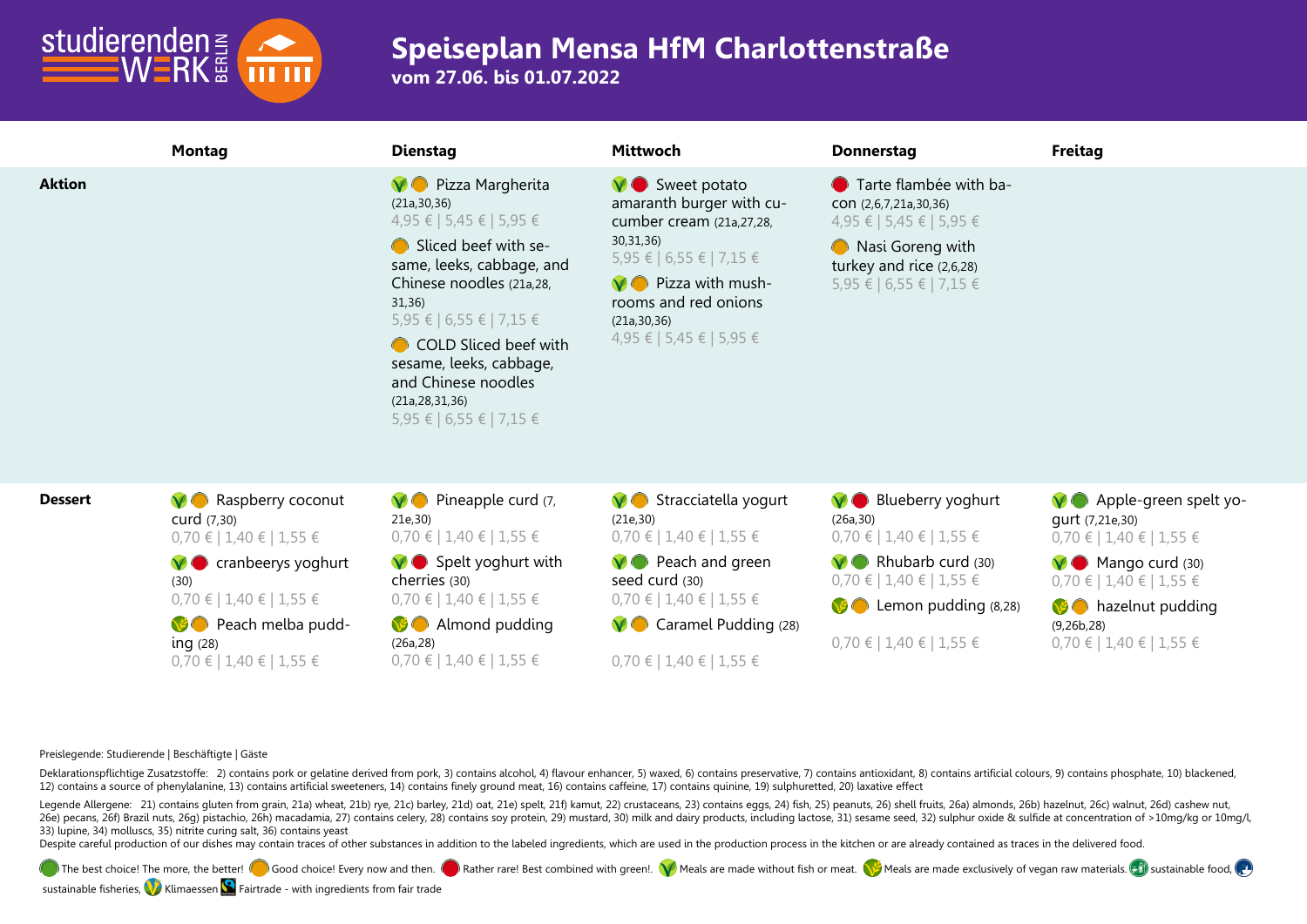

**vom 27.06. bis 01.07.2022**

**Essen Pumpkin-chiaseeds-Me**dallion Herb sauce (21a,28,36) 2,15 € | 4,30 € | 4,75 €

> **3** pieces vegetable balls with chickpea and coconut sauce (7,8,28,36) 1,75 € | 3,50 € | 3,85 €

**Produce** rye stew with beet (21b) 1,90 € | 3,80 € | 4,20 €

**Vanilla corn semolina** porridge with Red fruit jelly (7,28) 1,45 € | 2,90 € | 3,20 €

**O** Two cooked eggs in mustard sauce (2,14,21a,23,30,36,29) 2,45 € | 4,90 € | 5,40 €

**V B** eef and pork burger with onion and herb sauce (21a,23,30,36,29) 1,75 € | 3,50 € | 3,85 €

COLD Farfalle in coconut-ginger sauce with carrots and roasted pumpkin seeds (7,21a,28) 2,10 € | 4,20 € | 4,60 €

**BO** Farfalle in coconutginger sauce with carrots and roasted pumpkin seeds (7, 21a,28)

2,10 € | 4,20 € | 4,60 €

COLD Millet and vegetable paella (36) 1,45 € | 2,90 € | 3,20 €

**Millet and vegetable** 

paella (36) 1,45 € | 2,90 € | 3,20 €

 $\bigcirc$  Curd cheese and semolina casserole with apples and vanilla sauce (7,21a,23,30) 1,45 € | 2,90 € | 3,20 €

Sweet and sour soy slices with bamboo shoots, red bell pepper and pineapple (7,

21a,24,26a,30) 2,65 € | 5,30 € | 5,85 €

 $\bigcirc$  trout fillet with almond coating with herb joghurt dip (7,28,36)

### 1,75 € | 3,50 € | 3,85 €

**COLD Quinoa with** vegetables and crispy soy stripes (7,28,29) 2,75 € | 5,50 € | 6,05 €

**Quinoa with vegeta**bles and crispy soy stripes (7, 28,29) 2,75 € | 5,50 € | 6,05 €

**V COLD Carrot-broccoli** casserole with potato slices and cheese au gratin (23,30,36) 1,45 € | 2,90 € | 3,20 €

**V** Carrot-broccoli casserole with potato slices and cheese au gratin (23,30,36) 1,45 € | 2,90 € | 3,20 €

### **Montag Dienstag Mittwoch Donnerstag Freitag**

**O** Thinly sliced turkey in tomato and paprika sauce (30,36) 2,95 € | 5,90 € | 6,50 €

**Two baked vegetable** medallions with broccoli sauce (7,21a,21e,27,28,36) 1,75 € | 3,50 € | 3,85 €

COLD Buckwheat pan with leek, carrots, raisins and peanut sauce (6,7,25,28,31,36) 2,75 € | 5,50 € | 6,05 €

**Buckwheat pan with** leek, carrots, raisins and peanut sauce (6,7,25,28,31,36) 2,75 € | 5,50 € | 6,05 €

COLD Tuscan bean stew (27,36) 1,45 € | 2,90 € | 3,20 €

 $\bullet$  Tuscan bean stew (27,36)

### 1,45 € | 2,90 € | 3,20 €

 $\bigvee$  COLD Indian style rice pudding with raisins, pistachios and cardamom (25,26g,30)

### 1,45 € | 2,90 € | 3,20 €

 $\nabla$  Indian style rice pudding with raisins, pistachios and cardamom (25,26g,30) 1,45 € | 2,90 € | 3,20 €

 $\bullet$  Steamed coalfish fillet Lemon-Pepper with mango curry sauce (7,24,28,30) 2,65 € | 5,30 € | 5,85 €

 $\bigvee$  Three vegetarian Swabian dumplings with spinach and tomato sauce (7, 21a,23,27,30,36,29) 1,35 € | 2,70 € | 2,95 €

**COLD** Soya strips with carrots, leek, glass noodles and sesame (28,31,29) 2,10 € | 4,20 € | 4,60 €

 $\mathbf{S}$   $\mathbf{S}$  Soya strips with carrots, leek, glass noodles and sesame (28,31,29) 2,10 € | 4,20 € | 4,60 €

Whole grain penne rigate with broccoli, tomatoes and roasted pumpkin seeds (7,8,21a,32) 1,45 € | 2,90 € | 3,20 €

COLD Whole grain penne rigate with broccoli, tomatoes and roasted pumpkin seeds (7,8,21a,32) 1,45 € | 2,90 € | 3,20 €

 $\bigcirc$  Four egg pancakes with apple sauce (7,21a,23,30) 1,45 € | 2,90 € | 3,20 €

**Preislegende: Studierende | Beschäftigte | Gäste**

Deklarationspflichtige Zusatzstoffe: 2) contains pork or gelatine derived from pork, 3) contains alcohol, 4) flavour enhancer, 5) waxed, 6) contains preservative, 7) contains antioxidant, 8) contains artificial colours, 9) 12) contains a source of phenylalanine, 13) contains artificial sweeteners, 14) contains finely ground meat, 16) contains caffeine, 17) contains quinine, 19) sulphuretted, 20) laxative effect

Legende Allergene: 21) contains gluten from grain, 21a) wheat, 21b) rye, 21c) barley, 21d) oat, 21e) spelt, 21f) kamut, 22) crustaceans, 23) contains eggs, 24) fish, 25) peanuts, 26) shell fruits, 26a) almonds, 26b) hazeln 260 Decans, 260 Brazil nuts, 260 pistachio, 26h) macadamia, 27) contains celery, 28) contains soy protein, 29) mustard, 30) milk and dairy products, including lactose, 31) sesame seed, 32) sulphur oxide & sulfide at concen 33) lupine, 34) molluscs, 35) nitrite curing salt, 36) contains yeast

Despite careful production of our dishes may contain traces of other substances in addition to the labeled ingredients, which are used in the production process in the kitchen or are already contained as traces in the deli

The best choice! The more, the better! Good choice! Every now and then. Best combined with green!. W Meals are made without fish or meat. W Meals are made exclusively of vegan raw materials.  $\Box$  sustainable food,

sustainable fisheries, Klimaessen **S** Fairtrade - with ingredients from fair trade